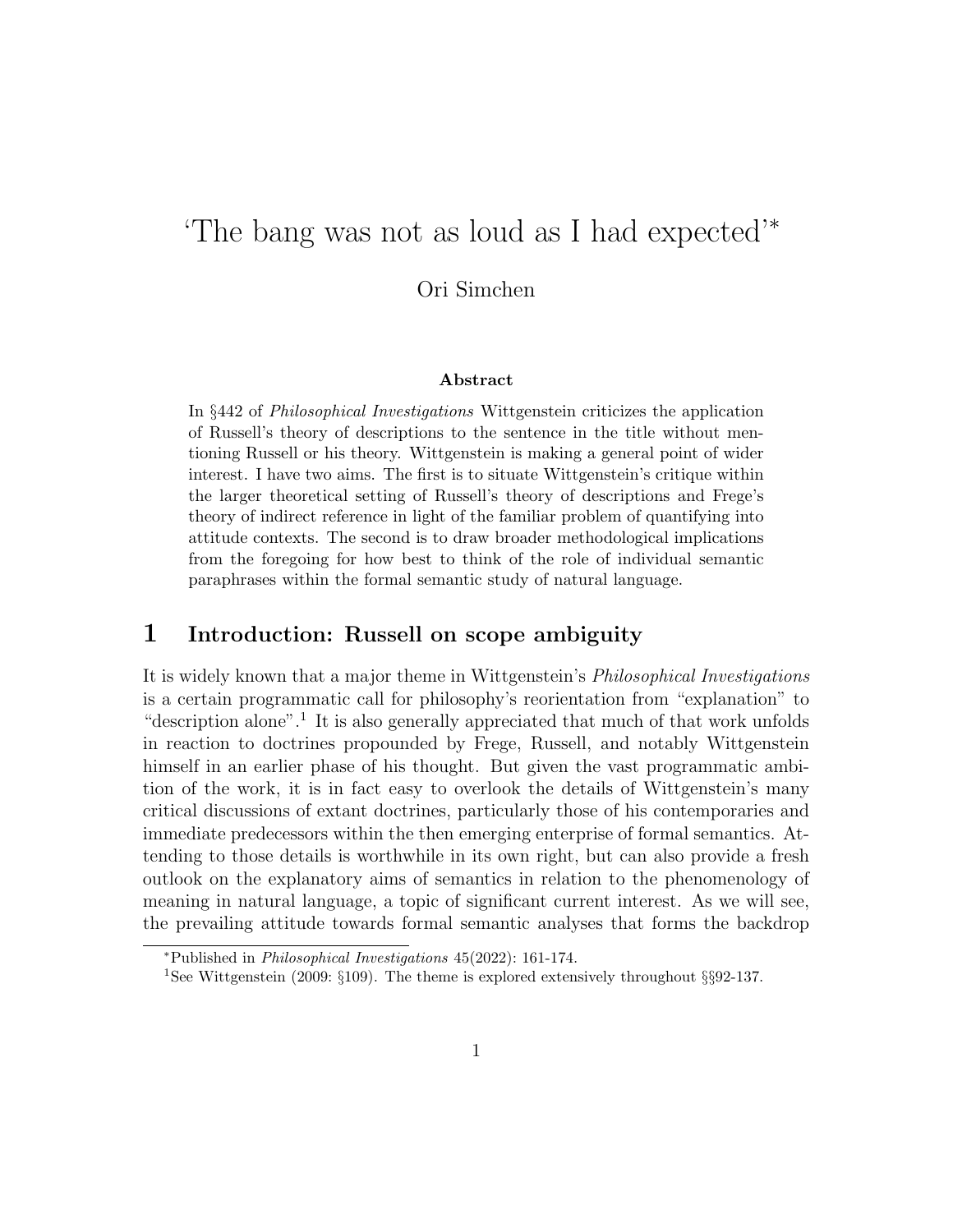to Wittgenstein's critique is the thought that such an analysis should be synonymous with the analysandum. This is clearly assumed by the founders of the analytic tradition in philosophy. The assumption is clearly not compulsory.

In Russell (1905) we encounter the following famous passage:

I have heard of a touchy owner of a yacht to whom a guest, on first seeing it, remarked, "I thought your yacht was larger than it is"; and the owner replied, "No, my yacht is not larger than it is". What the guest meant was, "The size that I thought your yacht was is greater than the size your yacht is"; the meaning attributed to him is, "I thought the size of your yacht was greater than the size of your yacht". (489)

Russell is concerned to illustrate the power of his theory of descriptions here, particularly the theory's capacity to deal with scope distinctions. The theory accommodates ambiguities in such sentences as

(1) I thought your yacht was larger than it is.

Ignoring for now the analysis of the denoting phrase 'your yacht', and treating 'size of' as a functor  $S(x)$ , we have the intended reading

(2) [the  $x : x = S$ (your yacht)](I THOUGHT: [the  $z : z = S$ (your yacht)]( $z > x$ ))

(i.e. 'The size of your yacht is such that I thought your yacht's size is greater than that'), as opposed to the unintended one

(3) I THOUGHT: [the  $x : x = S$ (your yacht)] $(x > x)$ 

(i.e. 'I thought the size of your yacht is greater than itself'). These, in turn, receive the following respective analyses:

- (4)  $\exists x (\forall y (y = S(\text{your yacht}) \leftrightarrow y = x) \land$ I THOUGHT:  $\exists z (\forall y (y = S(\text{your yacht}) \leftrightarrow y = z) \land z > x))$
- (5) I THOUGHT:  $\exists x (\forall y (y = S(\text{your yacht}) \leftrightarrow y = x) \land x > x).$

It has been claimed that this construal of the ambiguity is inapt on the grounds that  $(2)$  and  $(4)$  suggest that the guest had some definite size z in mind for the yacht.<sup>2</sup> This might not be what we mean when we say of something that we thought it was larger than it is. We might just mean that the size of the thing is smaller than whatever we took its size to be. With this in mind, perhaps a better approximation of the Russellian contrast between the intended and the unintended readings of (1) is

<sup>2</sup>See Kripke (2005: 1022-1023).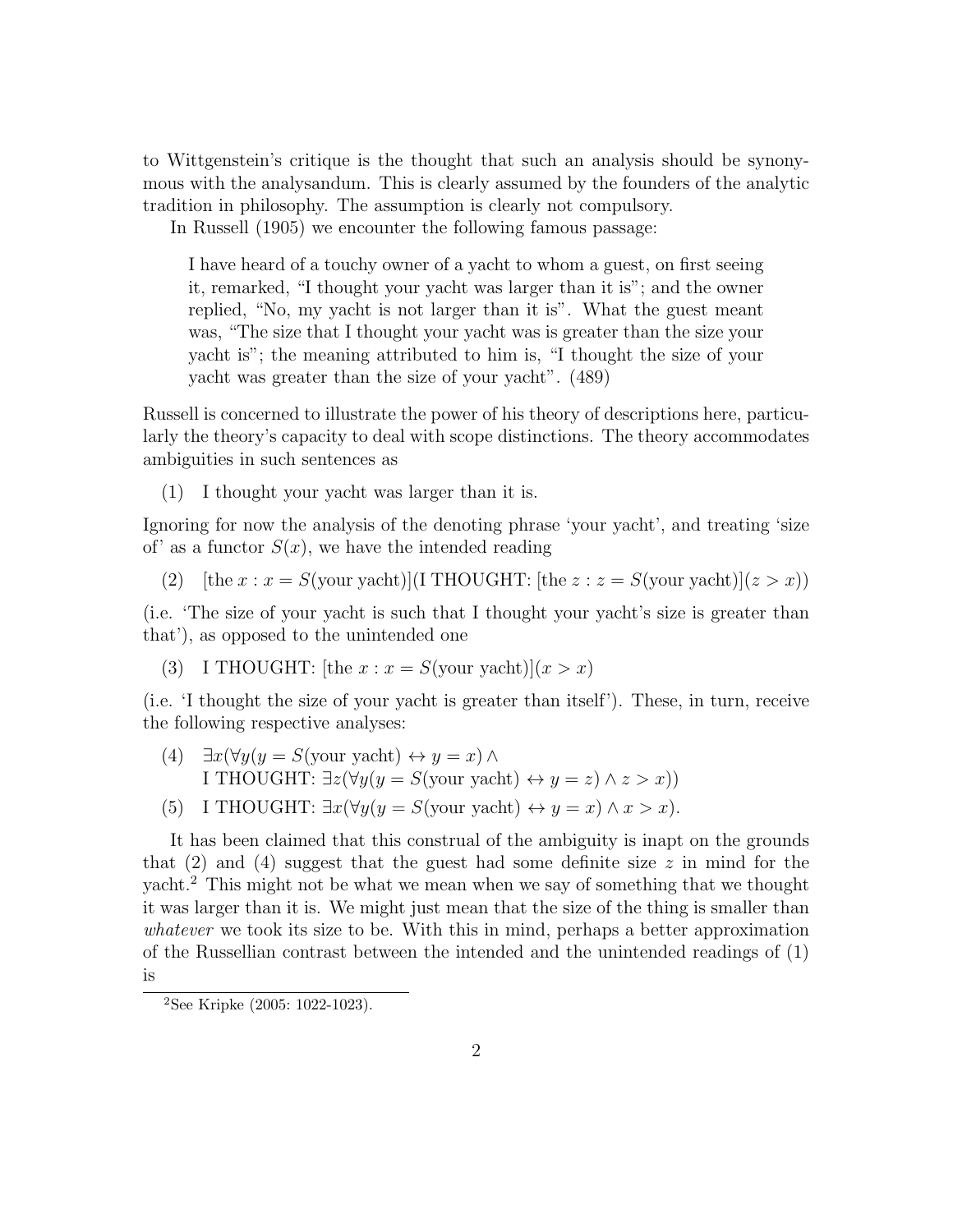- (6) [the  $x : x = S$ (your yacht)](I THOUGHT:  $S$ (your yacht) > x)
- (3) I THOUGHT: [the  $x : x = S$ (your yacht)] $(x > x)$ ,

which would be analyzed, in turn, as

- (7)  $\exists x (\forall y (y = S(\text{your yacht}) \leftrightarrow y = x) \land I \text{THOUGHT: } S(\text{your yacht}) > x)$
- (5) I THOUGHT:  $\exists x (\forall y (y = S(\text{your yacht}) \leftrightarrow y = x) \land x > x).$

In (6) and (7) there is no implication that somehow there is an exact measure of the yacht's size in the guest's thought. Of course there is still the occurrence of 'S(your yacht)' inside the attitude context, but this need not be seen as incurring a commitment to an ascribed definite value for 'S(your yacht)'. Along similar lines I can mitment to an ascribed definite value for 'S(your yacht)'. Along similar lines I can<br>also say 'Paul thought √289 is the most arbitrary number' without committing Paul to the thought that 17 is the most arbitrary number.<sup>3</sup> In fact, this point regarding the occurrence of the functor ' $S(x)$ ' in (6) and (7) applies equally to occurrences of descriptions in attitude contexts. With the right contextual setup I can truly say 'I thought the third planet from the sun was larger than the fourth' without ascribing to myself the thought that Earth was larger than Mars. If this is correct, the detour through (6) and (7) in order to avoid ascribing to the guest having some definite size  $z$  in mind for the yacht is not really necessary. (2) and (4) can be apt even if the guest couldn't specify the size he thought the yacht was.

Be that as it may, we can provide a Russellian treatment of the ambiguity without changing the apparent subject matter from the yacht to its size. We need a dyadic predicate 'greater in size than' (or  $\langle S^s \rangle$ ):

- (8) [the  $x : x =$  your yacht](I THOUGHT: your yacht  $>^{S} x$ )
- (9) I THOUGHT: [the  $x : x =$  your yacht] $(x >^S x)$ .

These would be rendered, in turn, as

- (10)  $\exists x (\forall y (y = your yacht \leftrightarrow y = x) \land I THOUGHT: your yacht >^S x)$
- (11) I THOUGHT:  $\exists x (\forall y (y = your \text{ }\text{yacht} \leftrightarrow y = x) \land x >^S x).$

We could also analyze 'your yacht' as 'the  $x: x$  is a salient yacht belonging to  $TYO'$ , where 'TYO' names the touchy yacht owner, in which case the condition of being identical with the yacht would be replaced by being a salient yacht belonging to TYO. We would then get the following two readings:

(12) [the  $x : x$  is a salient yacht belonging to TYO](I THOUGHT: [the  $z : z$  is a salient yacht belonging to TYO] $(z > S x)$ ]

<sup>&</sup>lt;sup>3</sup>We may assume that ',/' is a functor while ' $\pm$ ,/' isn't.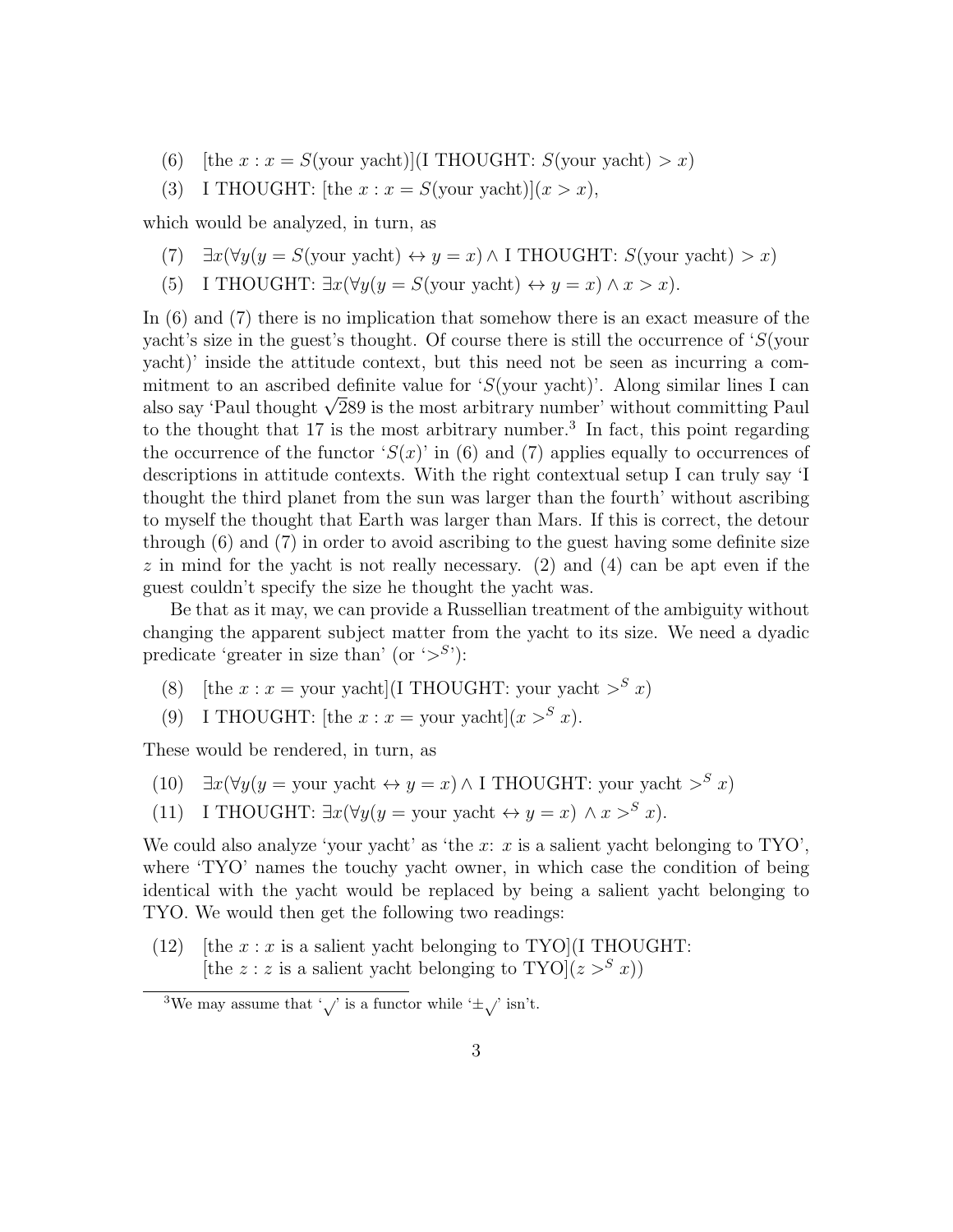(13) I THOUGHT: [the  $x : x$  is a salient yacht belonging to TYO] $(x >^S x)$ .

And these would be rendered, in turn, as the intended

(14)  $\exists x (\forall y (y \text{ is a salient yacht belonging to TYO} \leftrightarrow y = x) \land I THOUGHT$ :  $\exists z (\forall y (y \text{ is a salient yacht belonging to TYO } \leftrightarrow y = z) \land z >^S x))$ 

and the unintended

(15) I THOUGHT:  $\exists x (\forall y (y \text{ is a salient yacht belonging to TYO } \leftrightarrow y = x) \land$  $x >^S x$ ).

### 2 Quantifying in and quantifying within

In Wittgenstein (2009: §442) we read:

I see someone aiming a gun and say "I expect a bang". The shot is fired. – What? – was that what you expected? So did that bang somehow already exist in your expectation? Or is it just that your expectation agrees in some other respect with what occurred; that that noise was not contained in your expectation, and merely supervened as an accidental property when the expectation was being fulfilled? – But no, if the noise had not occurred, my expectation would not have been fulfilled; the noise fulfilled it; it was not an accompaniment of the fulfilment like a second guest accompanying the one I expected. Was the feature of the event that was not also in the expectation something accidental, an extra provided by fate? – But then, what was not an extra? Did something of the shot already occur in my expectation? – Then what was extra? for wasn't I expecting the whole shot.

"The bang was not as loud as I had expected."  $-$  "Then was there a louder bang in your expectation?"

The context of the discussion is future oriented mental states, specifically expectations. Along the way Wittgenstein is responding to familiar doctrines due to Russell and Frege. So far we've only considered the Russellian background, the theory of descriptions. The Fregean background is Frege's theory of indirect reference. We will see that Wittgenstein is pinpointing an important interpretive issue with the application of the theory of descriptions to attitude reports, a difficulty that arises when we attempt to utilize some variant of Frege's theory of indirect reference as well.

Consider the locution at the end of §442, 'The bang was not as loud as I had expected'. This is the intended disambiguation of another case along Russellian lines: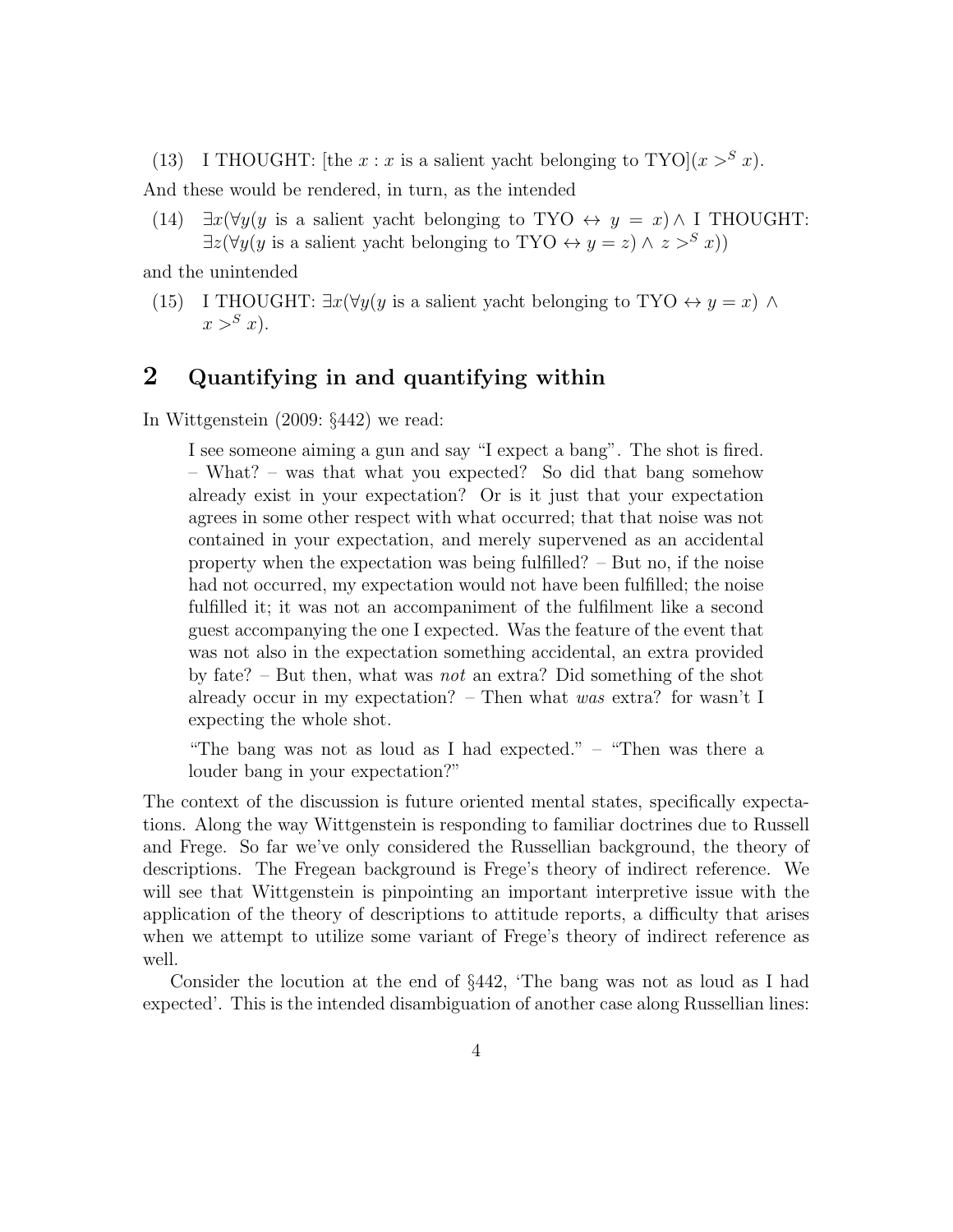(16) I expected the bang to be louder than it was.

Letting  $\geq^L$  stand for the dyadic 'louder than', Russell's theory delivers the following ambiguity for (16):

- (17) [the  $x : x$  is a salient bang](I EXPECTED: [the  $z : z$  is a salient bang]  $(z >^L x))$
- (18) I EXPECTED: [the  $x : x$  is a salient bang] $(x > L x)$ .

These, in turn, would receive the following Russellian analyses:

- (19)  $\exists x (\forall y (y \text{ is a salient bang} \leftrightarrow y = x) \land$ I EXPECTED:  $\exists z (\forall y (y \text{ is a salient bang} \leftrightarrow y = z) \land z >^L x))$
- (20) I EXPECTED:  $\exists x (\forall y (y \text{ is a salient bang} \leftrightarrow y = x) \land x >^L x).$

It is then (17) and (19) that capture 'The bang was not as loud as I had expected' according to the Russellian analysis. What is the significance of Wittgenstein's response "Then was there a louder bang in your expectation?"? To appreciate this requires a short detour through further mid- $20<sup>th</sup>$  century theoretical developments in the semantics of attitude reports. (19) includes a description taking wide scope over the attitude verb, with a variable in the scope of that verb bound from outside the attitude context. This gives rise to an interpretive issue much discussed in the literature following Quine (1956) concerning the very idea of quantification into attitude contexts.

Quine tells us that it makes sense to quantify into the position of 'Cicero' in

(21) Cicero denounced Catiline

to yield

(22)  $\exists x(x \text{ denounced Catiline})$ 

insofar as that position is open to substitution salva veritate. And indeed it follows from (21) and

(23) Cicero is Tully

that

(24) Tully denounced Catiline.

By parity, if it makes sense to quantify into the position of 'Cicero' in the belief report

(25) Tom believes Cicero denounced Catiline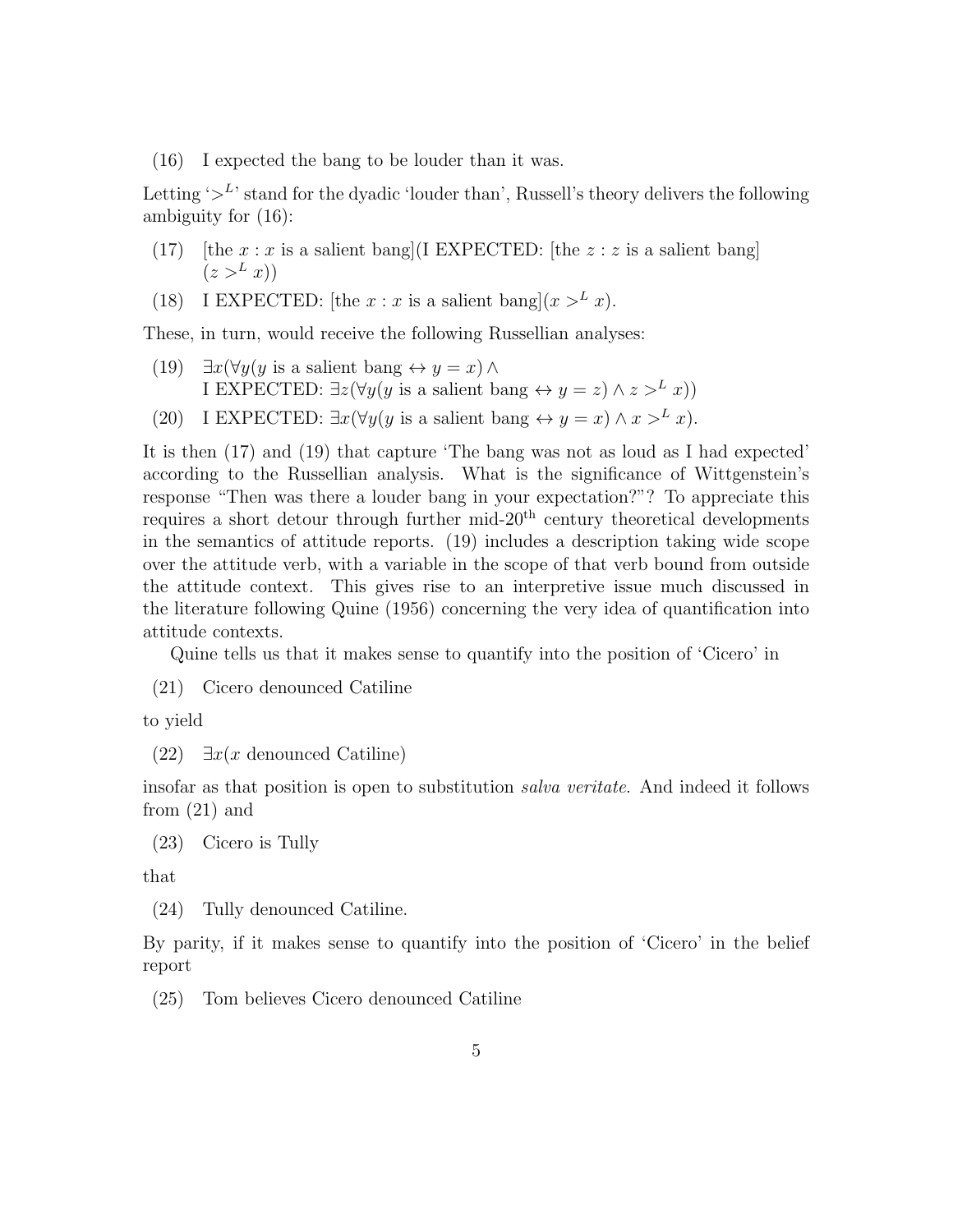to yield

(26)  $\exists x$ (Tom believes x denounced Catiline),

then the latter position must also be open to substitution salva veritate. But it is not. Despite the truth of (23), (25) can be true without it being true that

(27) Tom believes Tully denounced Catiline.<sup>4</sup>

It thus seems illegitimate to generalize from (25) to (26). If it were, such legitimacy would be attested by *salva veritate* substitutivity. An extensive literature arose in response to this issue, the issue now known as *quantifying in*.

An influential treatment of quantifying in is due to Kaplan (1969), who recasts the logical form of so-called de re belief reports to include meta-representational quantification. On this account, the analysis of

(28) Someone is such that Tom believes that person to have denounced Catiline

includes meta-representational quantification marked by the variable ' $\alpha$ ', a special autonymous quotation device marked by  $F'$  and  $F'$  (after Frege) that creates an environment in which expressions stand for themselves, a dyadic attitude verb 'B' standing for the relation between a believer and a sentence expressing what the believer believes, and a triadic predicate  $\mathbf{R}'$  standing for the relation of de re representation among a singular term, a res, and a believer.<sup>5</sup> Kaplan's analysis of  $(28)$ is

(29)  $\exists x \exists \alpha (\mathbf{R}(\alpha, x, \text{Tom}) \wedge \text{Tom } \mathbf{B}^{\text{F}} \alpha \text{ denounced Catiline}^{\text{T}}).$ 

We will return to this analysis in the next section.

In (1905) Russell doesn't discuss the problem of quantifying in. He focuses instead on a superficially similar problem that arises from treating the denoting phrase 'the author of Waverley' as a singular term. Russell's claim is that from the intended reading of

(30) George IV wondered whether Scott is the author of Waverley

and

(31) Scott is the author Waverley

 $4$ Or so it is often claimed. Much ink has been spilled over whether the truth of (23)  $\wedge$  (25) is compatible with the falsity of (27). The ultimate merit of the claim lies outside my present concern.

<sup>5</sup> I make the simplifying assumption, here and elsewhere, that ordinary objectual quantification is already properly restricted, in this case to persons. The three conditions for the obtaining of the de re representation relation – "denotation", "of ness", and "vividness" – need not concern us. I also assume that Tom's belief isn't de re with respect to Catiline.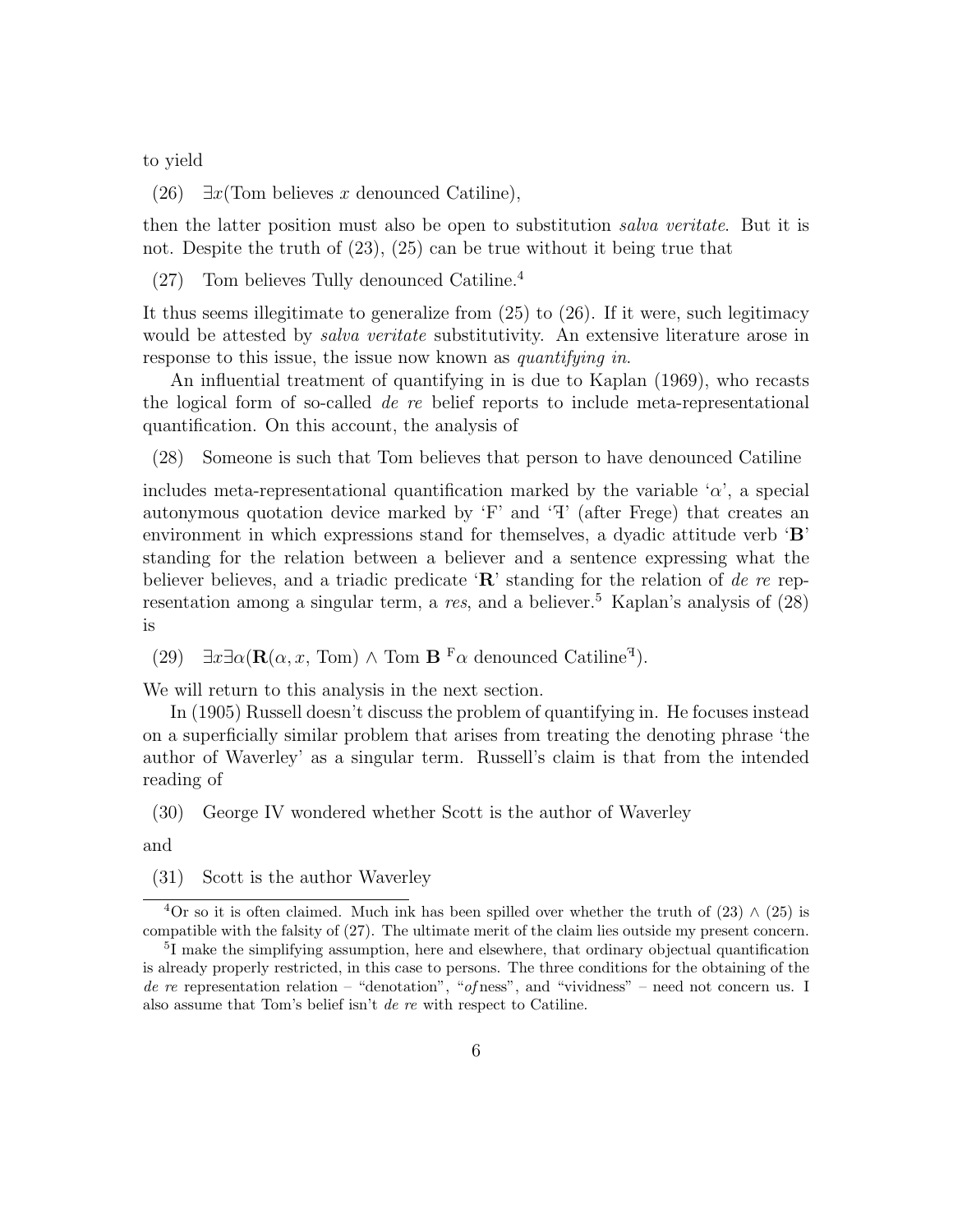it doesn't follow that

(32) George IV wondered whether Scott is Scott.

This is due to the fact that the denoting phrase 'the author of Waverley' is not a singular term. The intended reading of (30) has the description taking narrow scope under the attitude verb. What George IV wanted to know is not to be construed with an identity complement clause at all but with an existentially quantified one. To suppose otherwise, according to Russell, is to mistake the denoting phrase for a singular term. The literature following Quine (1956), on the other hand, addresses the problem of substitutivity into attitude contexts even when only genuine singular terms are at issue.

Now, quantifying in is a separate matter from an issue that arises when quantifiers take narrow scope under attitude verbs, what we might call quantifying within. Consider

(33) Tom believes someone denounced Catiline

as regimented by

(34) Tom believes  $\exists x(x \text{ denounced Catiline}).$ 

How are we to interpret 'someone' in (33), or the quantification in (34)? The principal source of inspiration for work on quantifying within is Frege's (1948) theory of indirect reference. On this view, the verb 'believes' stands for a dyadic function – a relational Fregean concept – that takes pairs of objects to truth just in case the first object is a believer and the second object is the sense (or  $Sinn$ ) of the clausal complement taken on its own, which is a Fregean thought (or Gendanke). In the Fregean analysis of (33), 'someone' stands for a certain sense that composes the whole Fregean thought expressed by

(35) Someone denounced Catiline.

In (35) 'someone' stands for a certain second-level Fregean concept – a function from first-level Fregean concepts (which are themselves functions from objects to truth-values) to truth-values – and expresses whatever 'someone' in (33) stands for. Expressions in the scope of attitude verbs undergo a reference shift from their ordinary reference to their "indirect" reference, which is their ordinary sense.<sup>6</sup> For example, in (35) 'Catiline' stands for a certain object, a man. But in (33) 'Catiline' stands for a different object, the sense expressed by 'Catiline' in (35), which is a mode of presentation of the man.

<sup>&</sup>lt;sup>6</sup>The doctrine has spawned an enormous secondary literature. For a recent discussion, see my (2018).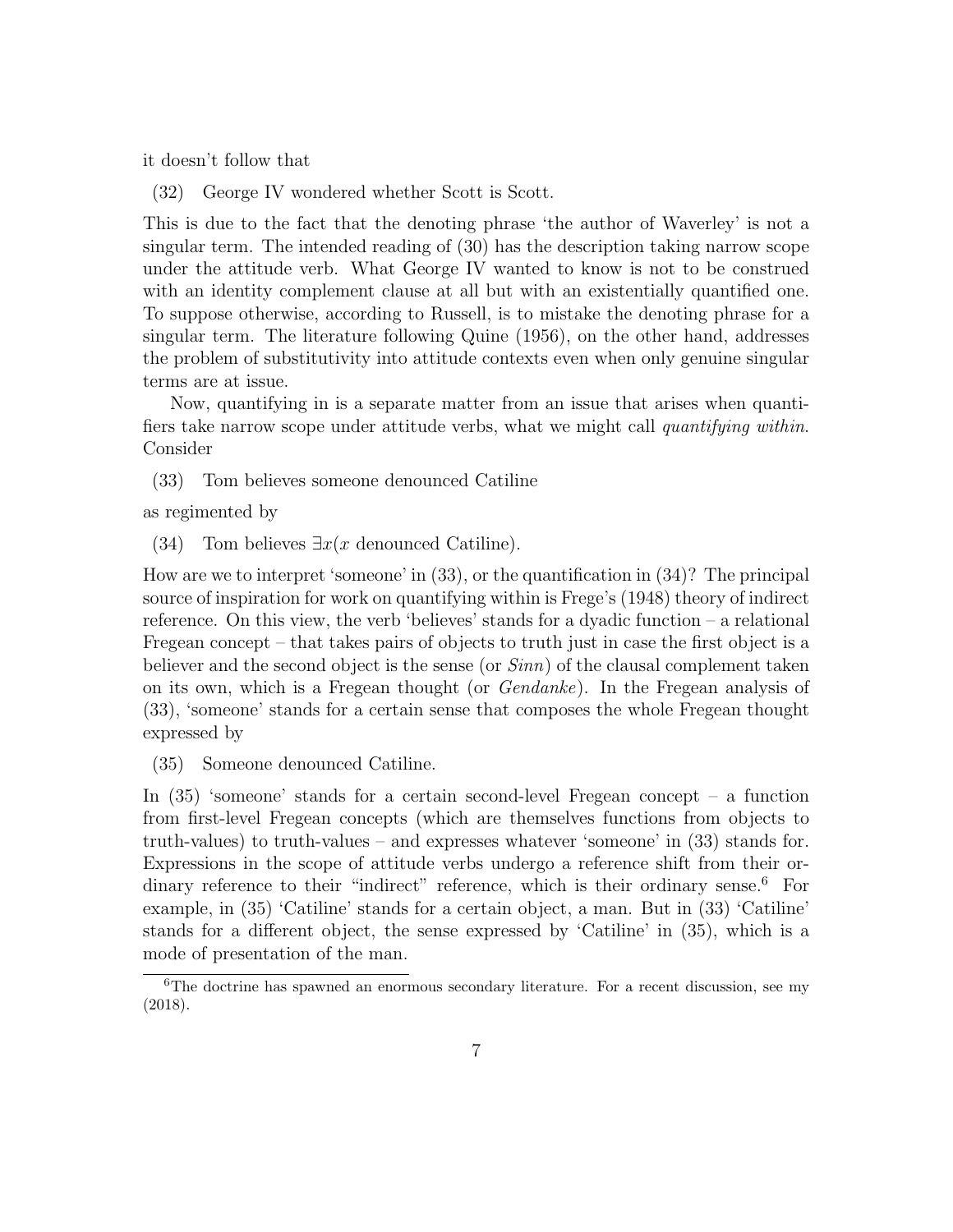We are now *finally* in a position to appreciate Wittgenstein's critique in §442. We note that  $(4)$ ,  $(14)$ , and  $(19)$  are all combined cases of quantifying in and quantifying within. This raises a pressing interpretive issue. Consider, for example, the embedded clause ' $z > L x'$  in

(19)  $\exists x (\forall y (y \text{ is a salient bang} \leftrightarrow y = x) \land$ I EXPECTED:  $\exists z (\forall y (y \text{ is a salient bang} \leftrightarrow y = z) \land z >^L x)).$ 

That clause is within the attitude context 'I EXPECTED'. The variable on the left is bound by a quantifier within that context, but the variable on the right is bound by a quantifier outside that context. What are we to make of this for the interpretation of  $\mathcal{L}^L$ ? Suppose we name the bang that actually occurred  $\mathcal{L}$ . Then (19) is entailed by

(36)  $\forall y (y \text{ is a salient bang} \leftrightarrow y = b) \land$ I EXPECTED:  $\exists z (\forall y (y \text{ is a salient bang} \leftrightarrow y = z) \land z >^L b).$ 

Setting aside the first conjunct, we have an expected comparison as to loudness between the actual bang b and an expected unique instance of a salient bang, a "bang in your expectation". But how can such a comparison reach out to both an actual bang and a bang in your expectation? Assume along Fregean lines that the comparison as to loudness is in your expectation in the sense that it is the mode of presentation of the relation  $\geq^L$  that composes the content of that expectation, the Fregean thought. It is then unclear how the expected comparison can be applied to b at all, given that b is an actual event and not a mode of presentation of one. (Hence Wittgenstein's query "So did that bang somehow already exist in your expectation?") On the other hand, assume along Russellian lines that the comparison as to loudness is the relation  $\geq^L$  itself. It is then unclear how such predication with respect to the audibility of events can be applied to the bang in your expectation, given that whatever is contained in your expectation isn't a suitable candidate for audibility at all. (Hence Wittgenstein's query "Or is it just that your expectation agrees in some other respect with what occurred; that that noise was not contained in your expectation, and merely supervened as an accidental property when the expectation was being fulfilled?"<sup>7</sup>)

So  $\sim^L$  in (36) and (19) can't stand for the relation  $\sim^L$  as per Russell. Nor can it stand for a mode of presentation of  $\geq^L$  as per Frege. This is the problem Wittgenstein is pointing to in §442.

<sup>&</sup>lt;sup>7</sup>The verb 'supervene' here should not be taken to mean what it does in contemporary philosophical parlance. The German original is a form of the verb 'hinzukommen', which in context could be translated as 'added'.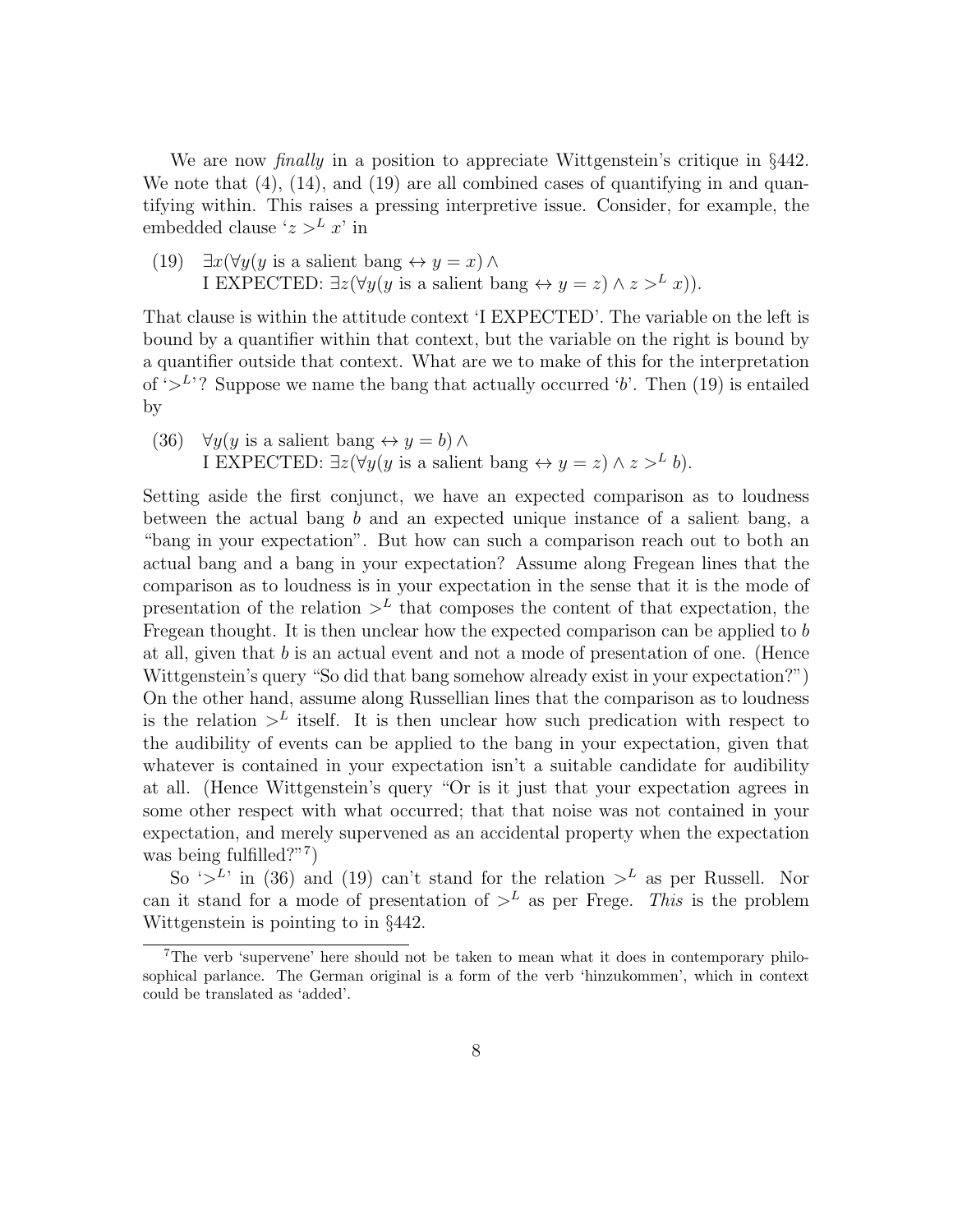#### 3 Some Kaplanian responses

The difficulty can be handled in a contemporary setting but at an apparent cost. Consider again Kaplan's (1969) theory of quantifying in. On this view the correct rendering of the second conjunct of (36), assuming Russell's theory of descriptions, would be

(37)  $\exists \alpha (\mathbf{R}(\alpha, b, I) \wedge$ I EXPECTED:  $F \exists z (\forall y (y \text{ is a salient bang} \leftrightarrow y = z) \land z >^L \alpha)^T$ .

Recall that in the Kaplanian analysis  $F'$  and  $T'$  are atonymous quotation marks indicating an environment in which expressions stand for themselves. In (37) the occurrence of  $\mathcal{L}^L$  is only within the F-quotation context, which means that the predicate stands for itself and contributes neither the louder-than relation  $>^{L}$  (a la Russell) nor a mode of presentation of that relation (a la Frege) to the truth condition of the whole. Instead, it simply contributes itself. The apparent cost is that while in the original report 'The bang was not as loud as I had expected' my expectation seems to involve a comparison between  $b -$ an actual event – and something expectationinternal, in  $(37)$  the actual event b falls outside the expectation altogether. The complement of an attitude verb on this view stands for a sentence, which is meant to capture the idea that the object of the attitude is the content of the complement clause. If what we want from our semantic analysis is a close approximation of the pre-theoretical significance of the original report, which includes a comparison of something expectation-external and something expectation-internal, then (37) is not what we want. What we seem to need is the Russellian idea that  $b$  can somehow occur within the expectation in propria persona. Kaplan's (1969) analysis doesn't deliver that.

Let us turn, then, to Kaplan's (1986) later and more Russellian theory of quantifying in. This later theory draws heavily on simultaneity of use and mention as exhibited by Quine's famous example

(38) Giorgione was so-called because of his size,

which is standardly understood to mean that

(39) Giorgione was called 'Giorgione' because of his size.

Kaplan extends the basic idea of such simultaneity of use and mention to occurrences of free variables in open formulas. This involves introducing a new quotation device – "arc-quotation" – and providing a coherent interpretation for it. A sentence (i.e. a closed formula) enclosed in arc-quotes

 $\subset F(a)$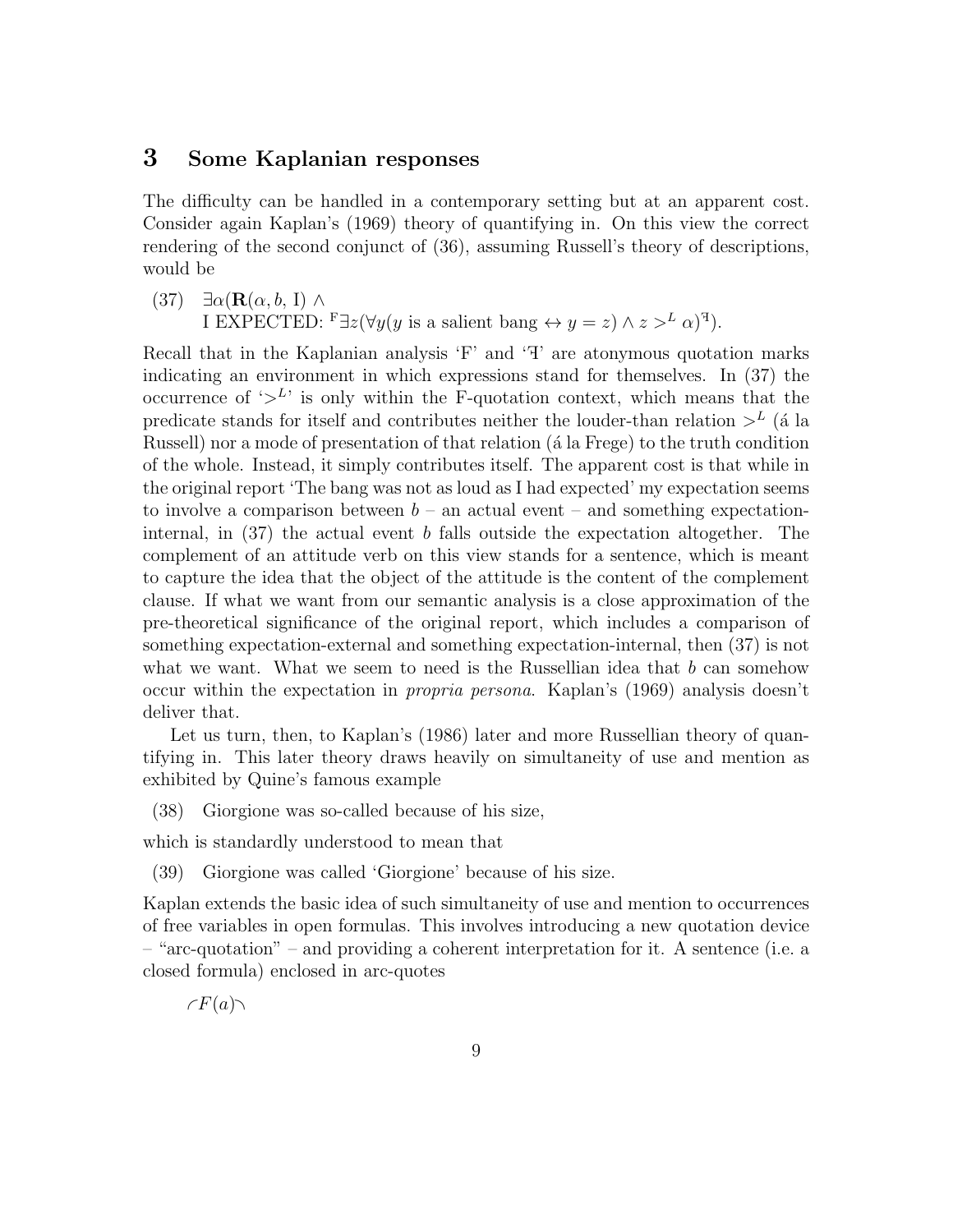is defined as the ordinary quotation of the sentence  $F(a)$ . But an arc-quoted open formula

$$
\mathcal{F}(x)\setminus
$$

is defined as  $F(x)$  with respect to x as value of 'x'. Employing this device, the analysis of 'The bang was not as loud as I had expected', assuming Russell's theory of descriptions, would be

(40)  $\exists x (\forall y (y \text{ is a salient bang} \leftrightarrow y = x) \land$ I EXPECTED:  $\angle \exists z (\forall y (y \text{ is a salient bang} \leftrightarrow y = z) \land z >^L x) \land$ .

On this semantic proposal the complements of attitude verbs stand for what Kaplan calls *\$entences*, which consist of sentences (when the attitudes reported are *de dicto*) and valuated formulas (when the attitudes reported are de re). The latter are the linguistic analogs of Russellian singular propositions: partly linguistic and partly non-linguistic entities.<sup>8</sup> The complement of 'I EXPECTED' in  $(40)$  stands for the valuated formula  $\exists z(\forall y(y \text{ is a salient bang} \leftrightarrow y = z) \land z >^L x$ )' with b as value of 'x'. But in the entailing

(41)  $\forall y (y \text{ is a salient bang} \leftrightarrow y = b) \land$ I EXPECTED:  $\subset \exists z (\forall y (y \text{ is a salient bang} \leftrightarrow y = z) \land z >^L b)$ 

the complement of the verb stands for the sentence ' $\exists z(\forall y(y \text{ is a salient bang} \leftrightarrow y =$  $(z) \wedge z >^L b$ )'. In neither case does ' $\geq^L$ ' stand for the louder-than relation. But here we have the oddity that while in (40) the attitudinal relation of expectation to the actual bang b is represented by the role b plays in the valuated formula interpreting the complement clause, in  $(41)$  b plays no such role: the entire arc-quotation stands for the arc-quoted sentence. Consider an obvious candidate analysandum for (41):

(42) Salient bang b and no other was not as loud as I had expected.

 $(41)$  would seem ill-suited as an analysis of  $(42)$  insofar as in  $(41)$  the event b itself drops outside the expectation altogether. The complement of the attitude verb stands for a sentence. The difficulty here exactly mirrors the problem with the earlier Kaplanian analysis (37).

#### 4 Conclusion: formal semantics and natural language

Let us step back from these details and reflect on what semantic analyses are supposed to do for us in the first place. Under the most common conception of formal

 ${}^{8}$ For simplicity we can ignore *de re* attitudes towards linguistic items.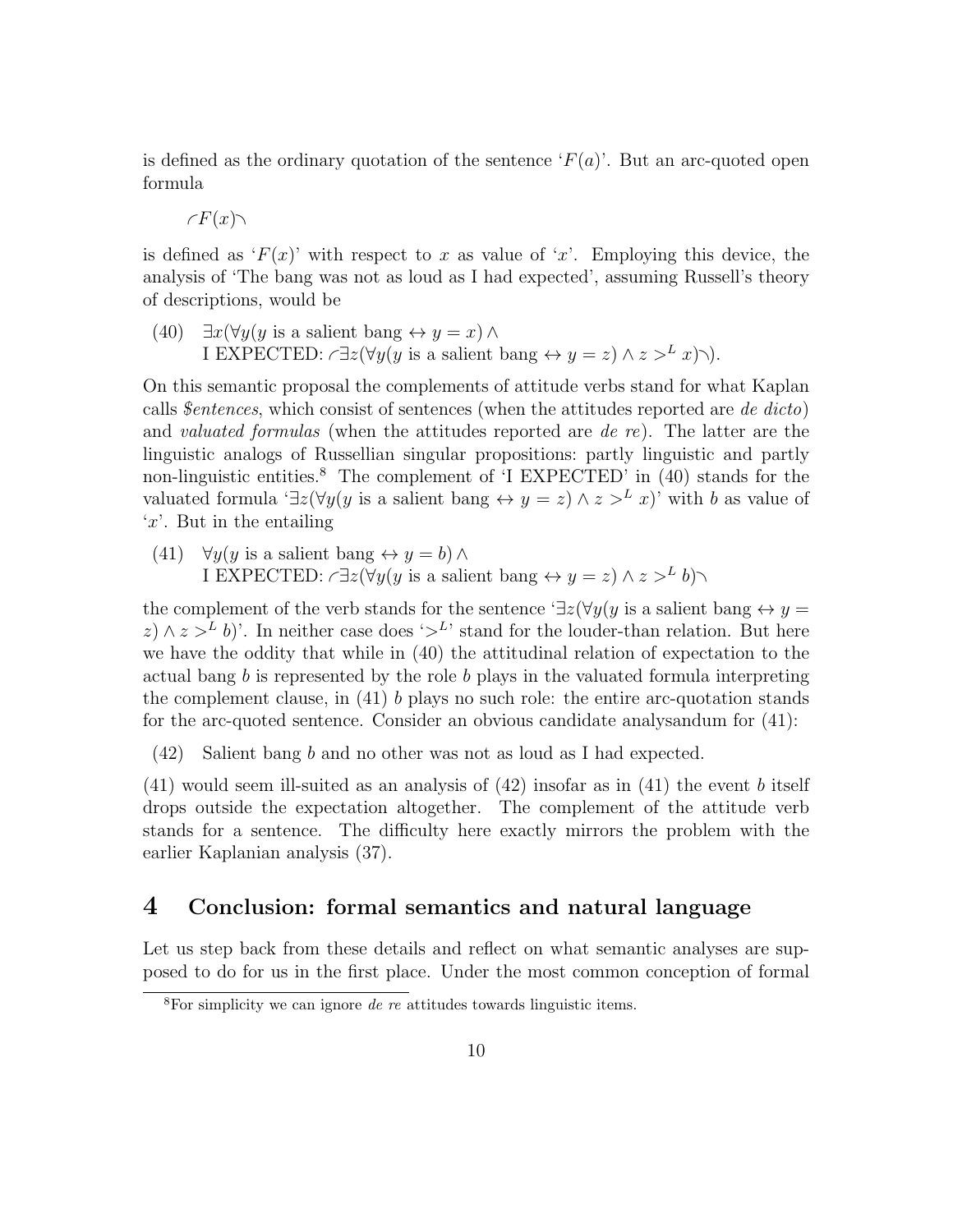semantic modeling of meaning in natural language, semantic analyses are charged with delivering truth conditions. In this way, the analyses are meant to model what the locutions mean. What the locutions mean is a pre-theoretical matter, something the analyses are meant to capture to a certain degree. But not every aspect of a formal semantic analysis should be taken to play a representational role; not every cog in the formal semantic machinery needs to stand for something pre-theoretical. Some such aspects are merely "artifacts of the model", to use Kaplan's suggestive phrase.<sup>9</sup> Seen this way, assessing the achievement of the various semantic analyses considered here is more nuanced. Successful modeling of meaning – or of anything else, for that matter  $-$  is a multivalent affair.

Consider an analysis of 'The bang was not as loud as I had expected' along the lines of Kaplan's (1969) theory:

(43)  $\exists x (\forall y (y \text{ is a salient bang} \leftrightarrow y = x) \land \exists \alpha (\mathbf{R}(\alpha, x, I) \land \exists \alpha \alpha)$ I EXPECTED:  $\overline{\text{F}} \exists z (\forall y (y \text{ is a salient bang} \leftrightarrow y = z) \land z >^L \alpha)^{T})$ .

To complain that (43) doesn't capture the meaning of the original because, pretheoretically, the original involves a comparison between something expectationexternal and something expectation-internal, whereas  $\zeta^{L}$  in (43) doesn't, is to mislocate the theoretical import of the analysis. The likes of (43) should be viewed more holistically. Not every working part of a semantic analysis need stand for something pre-theoretical in the meaning of the original, as we might expect if the analysis were meant to be synonymous with the analysandum. Specifically,  $\langle \rangle^{L}$ doesn't contribute to (43) a comparison between an expectation-external event and something expectation-internal (a "bang in your expectation"). On the other hand, 'not' in the original locution 'The bang was not as loud as I had expected' isn't captured by any occurrence of a negation in (43) either, as we might also expect if (43) were synonymous with the analysandum. Rather, the analysis is supposed to deliver the meaning of the original by way of generating the right truth conditions for it. Synonymy is no part of the theoretical achievement here.

The pioneers of the analytic tradition in philosophy did not see things this way.

 ${}^{9}$ Kaplan (1975) writes:

When we construct a model of something, we must distinguish those features of the model which represent features of that which we model, from those features which are intrinsic to the model and play no representational role. The latter are artifacts of the model. For example, if we use string to make a model of a polygon, the shape of the model represents a feature of the polygon, and the size of the model may or may not represent a feature of the polygon, but the thickness and three-dimensionality of the string is certainly an artifact of the model. (722)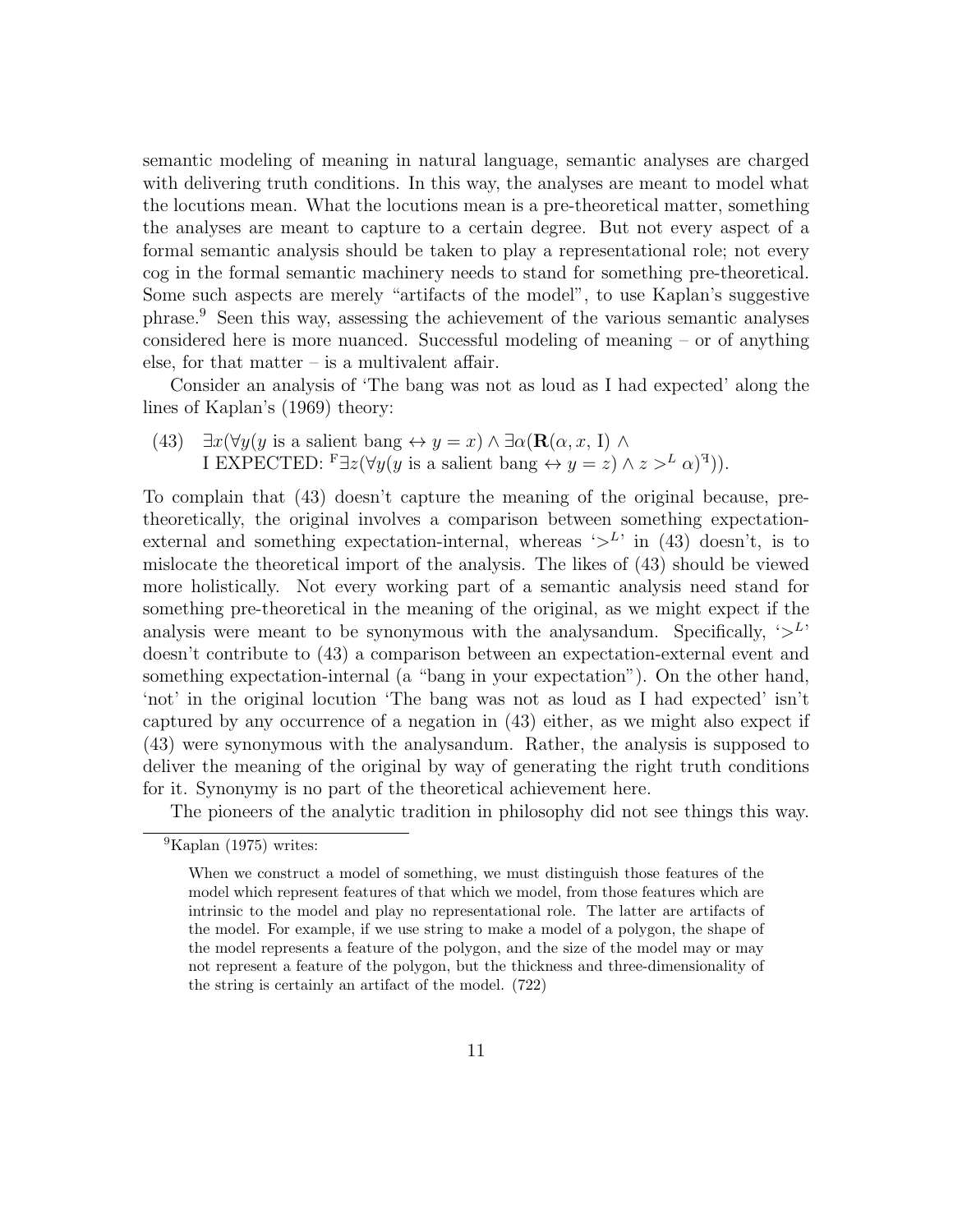Frege and Russell thought of their paraphrases as revealing the underlying meaning of the locutions those paraphrases are meant to model even when the latter departed considerably from everyday usage. Those analyses were clearly meant to be synonymous with their analysanda. This is how Frege (1953) can say that even though "at first sight... 'All whales are mammals' seems to be not about concepts but about animals" (§47), it nevertheless is about concepts and not about animals. And this is how Russell (1905) can positively identify what the guest meant in saying what he said to the touchy yacht owner, while casually swapping the apparent subject matter of  $(1)$  – the yacht itself – for its size. Such attitudes towards semantic analyses smack of revisionism, of changing the subject, and much of the later Wittgenstein's efforts are directed against them. His critique in §442 and elsewhere throughout the Philosophical Investigations assumes such attitudes towards semantic analyses as a given. The proposed analyses are meant to reveal what the original locutions really mean by providing synonyms for them that are semantically more perspicuous. But in point of fact we need not regard formal semantic analyses in this way.

In considering the theoretical role semantic analyses play in the formal modeling of meaning, it behooves us to avoid Frege and Russell's original attitudes. It is open to us to consider formal semantic analyses in terms of how well they fare relative to a variety of theoretical desiderata, chief among them perhaps the generation of the right truth conditions, but coherence with syntax and overall simplicity are crucially important as well. Generating the right truth conditions is only the beginning. Preferring certain semantic analyses over alternatives that are perhaps equally successful in delivering the right truth conditions but do not cohere as well with neighboring analyses is the stuff of which formal semantic inquiry is made. We should relax the additional requirement imposed by early analytic philosophy that semantic analyses be synonymous with their analysanda. The prospects for such a requirement are as dim now as they were in the early days of semantic theorizing. This is how nowadays a formal semantic analysis can represent 'The bang was not as loud as I had expected' as saying that the maximal degree of a set of degrees for loudness I expected the bang to have is greater than the maximal degree of a set of degrees the loudness of the bang exceeded.<sup>10</sup> To suppose that the original sentence is synonymous with an analysis that includes sets of degrees and maximality is gratuitous and isn't required for such an analysis to achieve its theoretical purpose.

Wittgenstein's admonition in §442 of semantic analyses informed by the theories of Russell and Frege can be taken in various ways. A familiar way is to regard the lesson of this type of critique as damning for the project of formal semantics as a whole. The idea is that natural language does not admit of a formal semantic analysis

<sup>10</sup>See von Stechow (1984) for a survey of some of the theoretical options here.